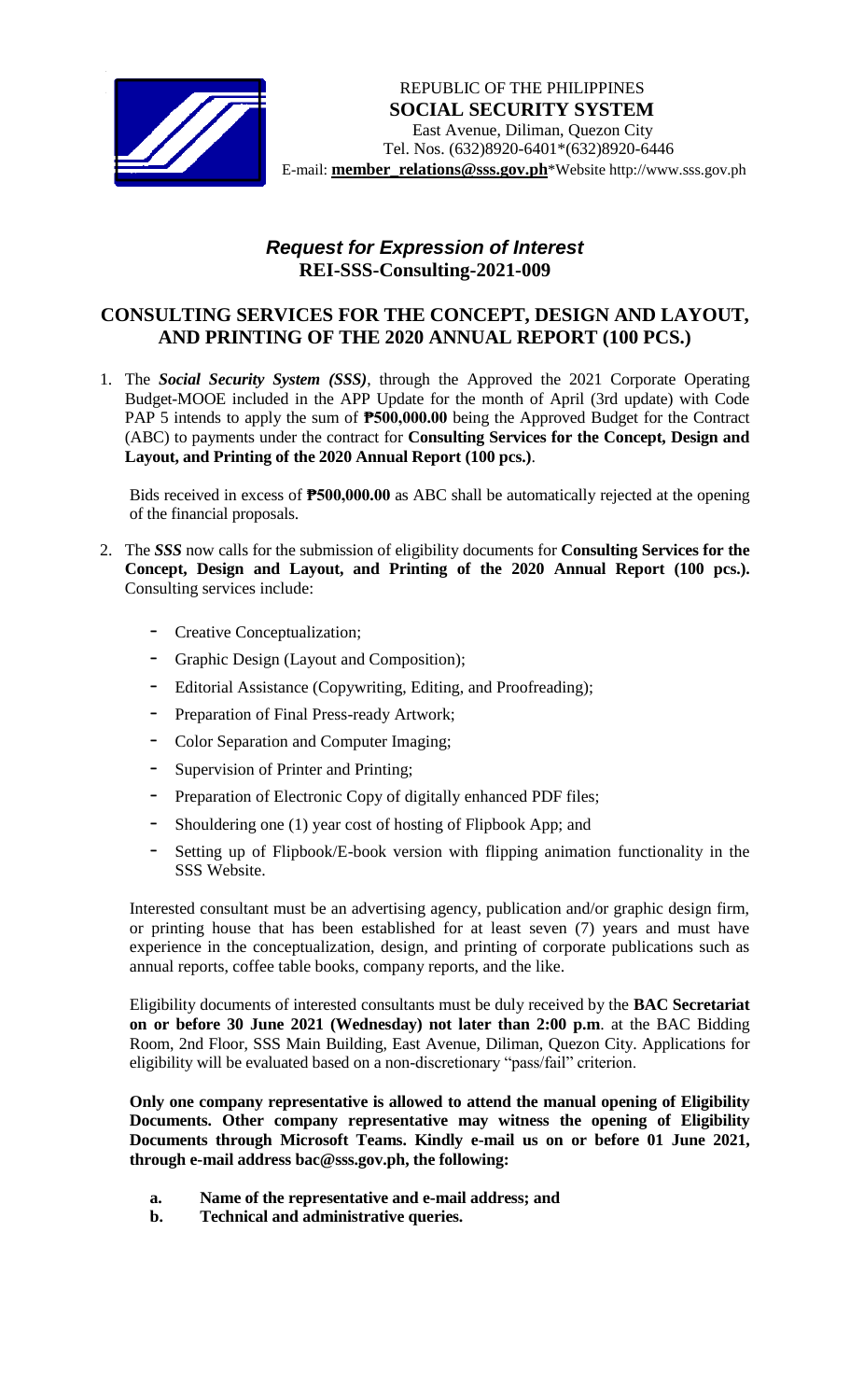- 3. Interested bidders may obtain further information from the SSS and inspect the Bidding Documents at the address in the last item of the ITB from Monday to Friday, 8:00 a.m. to 5:00p.m.
- 4. A complete set of Bidding Documents may be acquired by interested bidders starting **19 June 2021** up to the scheduled submission & opening of eligibility documents from the address stated in the last item of the ITB.

Payment of **P500.00** for the Bidding Documents shall be paid by the Shortlisted Consultant's only.

The mode of payment will be on a cash basis payable at the SSS Cash Department, Ground Floor, SSS Main Bldg., upon accomplishment of SSS Form R-6. The Bidding Documents shall be received personally by the prospective Bidder or his authorized representative.

**It may also be downloaded free of charge from the website of the Philippine Government** Electronic Procurement System (PhilGEPS) and the website of the SSS*,* provided that Bidders shall pay the applicable fee for the Bidding Documents not later than the submission of their bids.

5. The BAC shall draw up the short list of consultants from those who have submitted Expression of Interest, including the eligibility documents and have been determined as eligible in accordance with the provisions of Republic Act 9184 (RA 9184), otherwise known as the "Government Procurement Reform Act", and its Revised Implementing Rules and Regulations (RIRR).

The short list shall consist of *five (5) prospective bidders* who will be entitled to submit bids. The criteria and rating system for short listing are:

| <b>Applicable experience of the Consultant</b><br>$\triangleright$ Number of completed similar projects in the last five (5) years<br>Number of years in the industry<br>➤ | $50$ pts. |
|----------------------------------------------------------------------------------------------------------------------------------------------------------------------------|-----------|
| Qualification of principal and key staff of the Consultant who may                                                                                                         |           |
| be assigned to the job                                                                                                                                                     |           |
| <b>Account Manager</b>                                                                                                                                                     | 30 pts.   |
| <b>Art/Creative Director</b>                                                                                                                                               |           |
| Editor<br>➤                                                                                                                                                                |           |
| <b>Current workload relative to capacity</b>                                                                                                                               |           |
| $\triangleright$ Number of Projects                                                                                                                                        | $20$ pts. |
| Number of Team Members                                                                                                                                                     |           |
| TOTAL                                                                                                                                                                      | 100 pts.  |
| <b>Minimum Passing Score</b>                                                                                                                                               | 80 pts.   |

- 6. Bidding will be conducted through open competitive bidding procedures using nondiscretionary "pass/fail" criterion as specified in the IRR of RA 9184.
	- (i) Bidding is restricted to Filipino citizens/sole proprietorships, cooperatives, and partnerships or organizations with at least sixty percent (60%) interest or outstanding capital stock belonging to citizens of the Philippines.
- 7. The Procuring Entity shall evaluate bids using the Quality Based Evaluation/Selection (QBE/QBS) procedure. The weights to be allocated for the Technical Proposals are indicated in Clause 25.3, Section III, Bid Data Sheet, Part II of the Bidding Documents. The criteria and rating system for the evaluation of bids as indicated in the Instructions to Bidders are provided in Clause 25.3 and 26.2, Section III, Bid Data Sheet, Part II of the Bidding Documents.
- 8. The contract shall be completed within **14 calendar days after the bidder has received the duly approved/signed final press proof** (and an additional 7 calendar days for setting up of Flipbook version of the Annual Report in SSS website after delivery of printed copies).